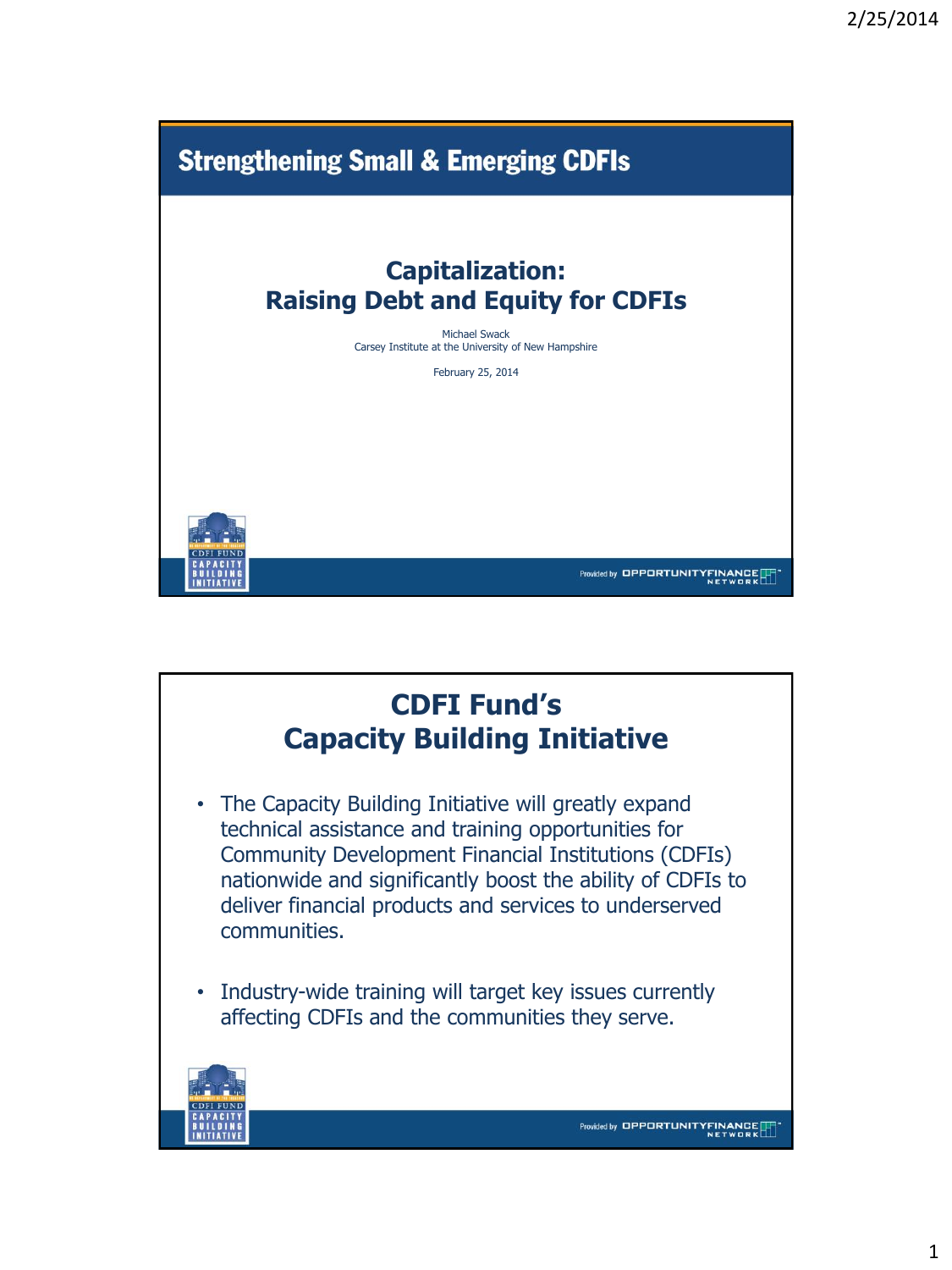

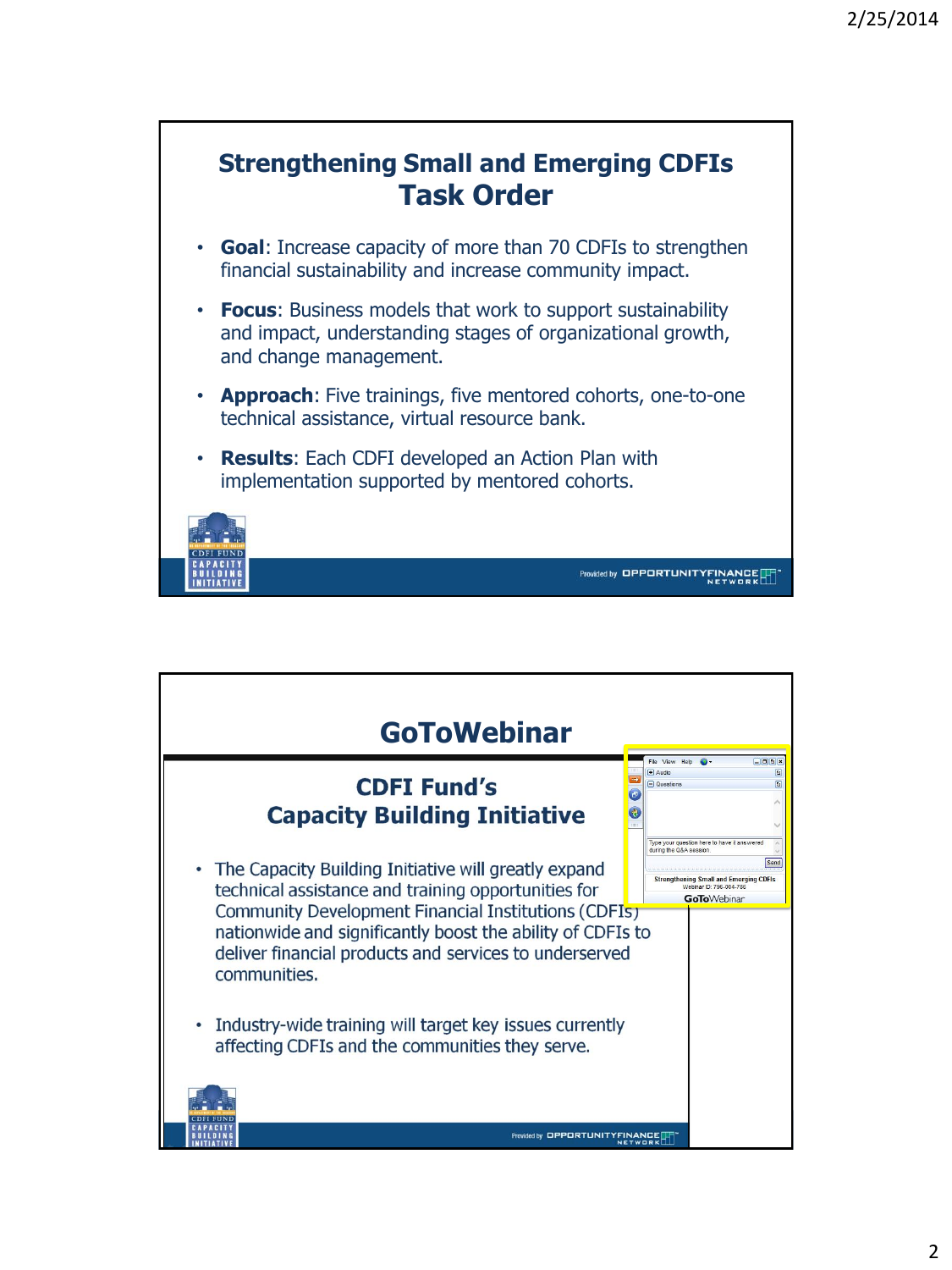

## **Strengthening Small & Emerging CDFIs**

### **Capitalization: Raising Debt and Equity for CDFIs**

Michael Swack Carsey Institute at the University of New Hampshire

February 25, 2014



Provided by OPPORTUNITYFINANCE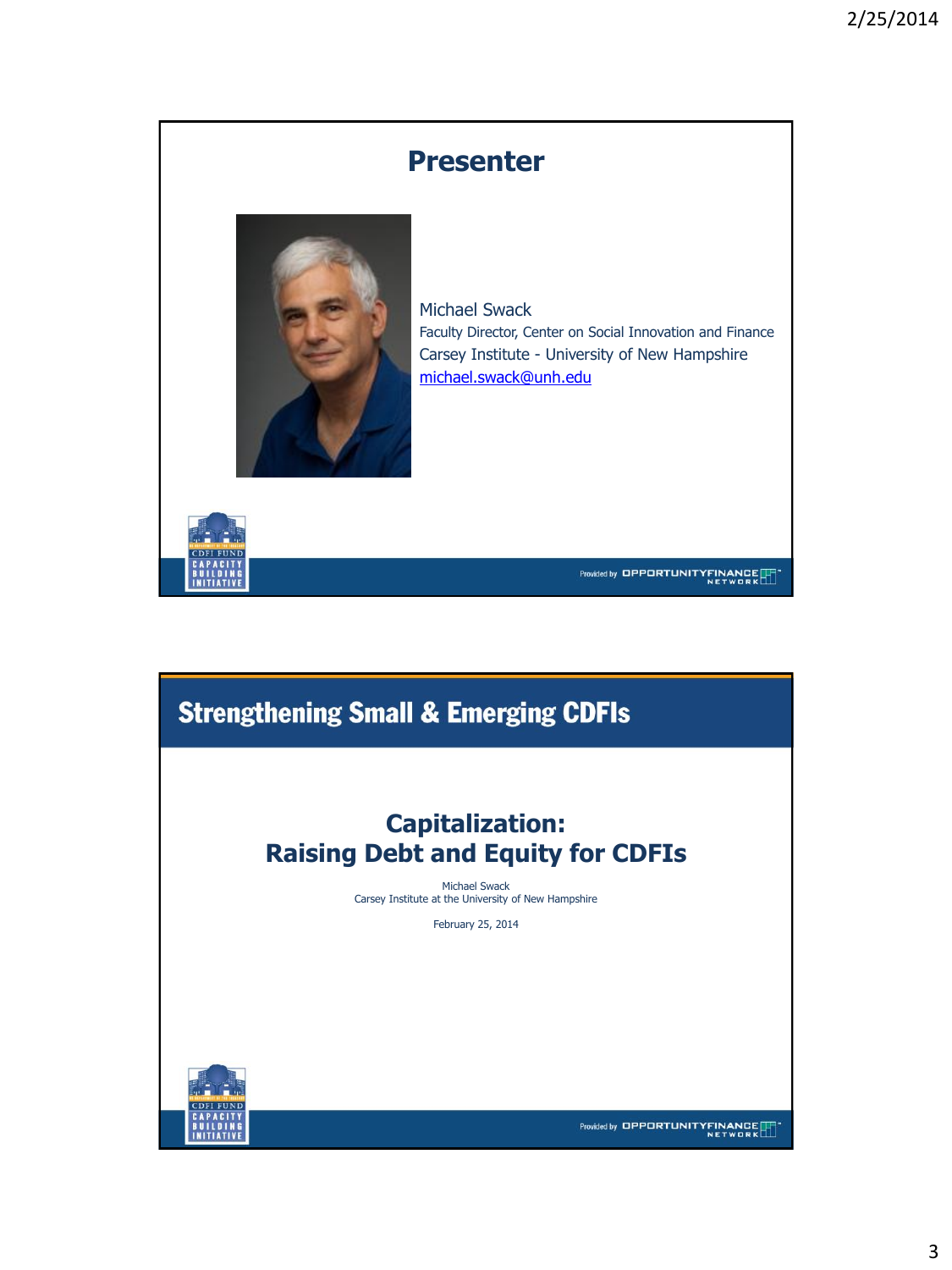

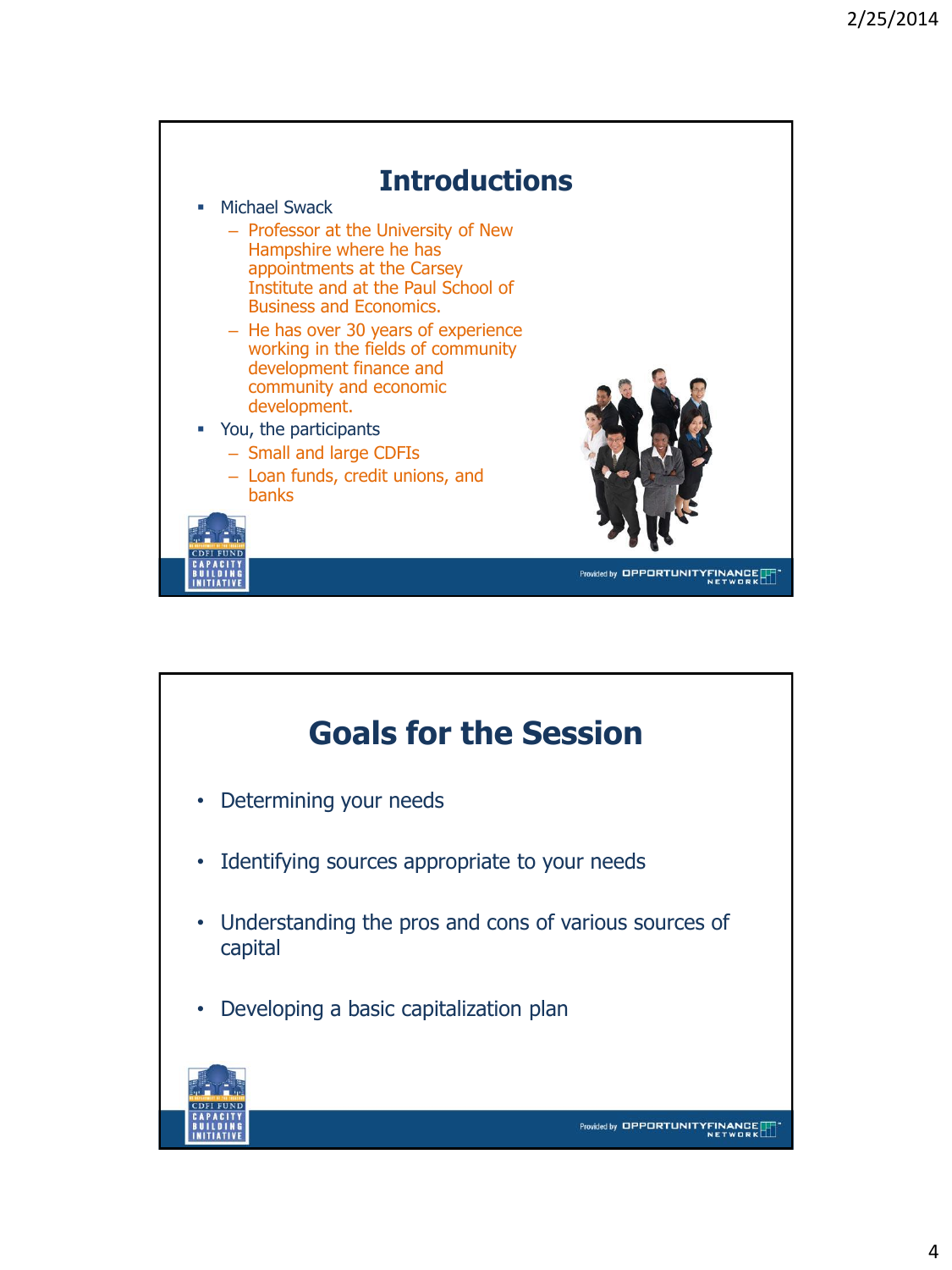

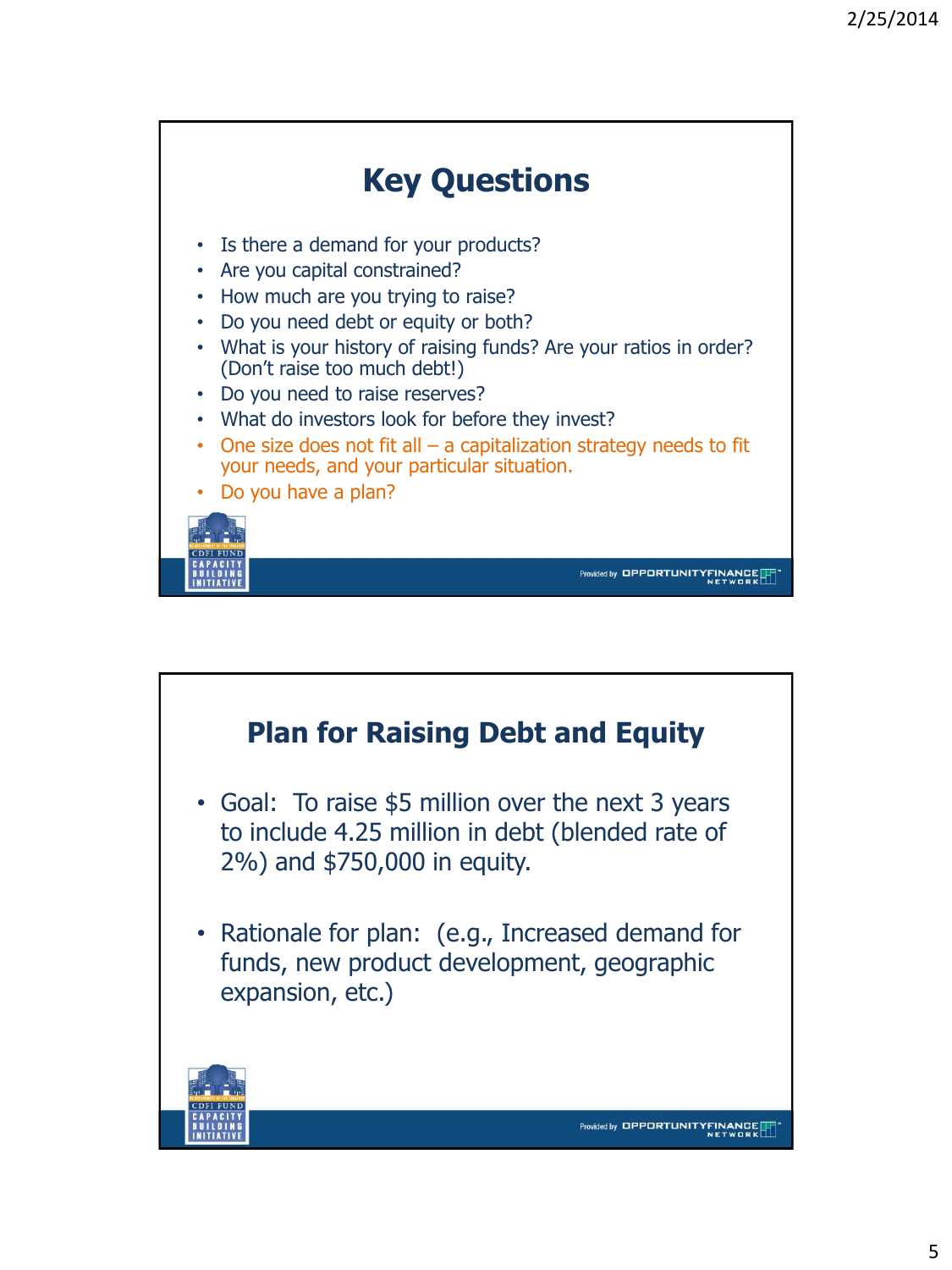| <b>Potential Sources</b>                        | <b>Amount</b> | <b>Notes</b>                                                                                   |
|-------------------------------------------------|---------------|------------------------------------------------------------------------------------------------|
| <b>Equity</b>                                   | \$750,000     |                                                                                                |
| <b>CDFI</b> Fund                                | \$500,000     | Are we certified? Application deadlines?                                                       |
| CDBG                                            |               | \$100,000 Entitlement? Small Cities?                                                           |
| Local foundation (with PRI?)                    |               | \$100,000 Possible sources? Established relationships<br>with staff or board?                  |
| Private gifts/donations                         | \$50,000      | Any history with private donors? First steps?                                                  |
| <b>Debt</b>                                     | \$4,250,000   |                                                                                                |
| Long term (5 years or more)                     |               |                                                                                                |
| <b>Bank pool</b>                                |               | Any existing pools? Local history?                                                             |
| <b>Insurance Companies</b>                      |               | Any local companies?                                                                           |
| Private Individuals                             |               | Is this a good idea? Costs? Securities laws?<br>Interest among board members?                  |
| Program Related Investments                     |               | <b>Research local foundations</b>                                                              |
| Religious                                       |               | Start with board members                                                                       |
| Short term (less than 5 years)                  |               |                                                                                                |
| Need line of credit?                            |               | Do you have an existing line of credit? Is it<br>sufficient to meet possible short-term needs? |
| Religious institutions                          |               | Start with board members                                                                       |
| Universities or other<br>institutional lenders? |               |                                                                                                |
| Sell loans?                                     |               | How will this affect earnings?                                                                 |

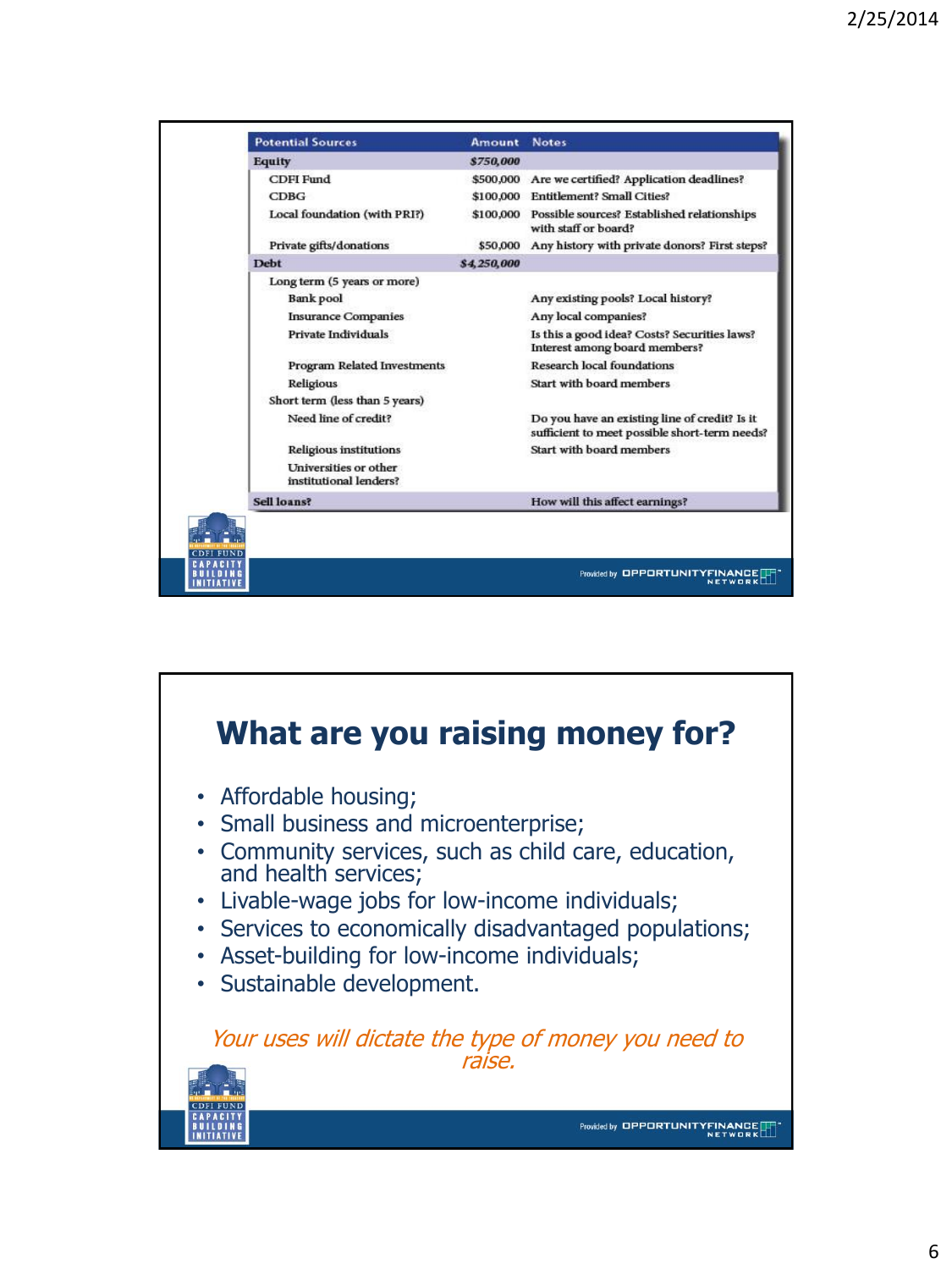

# **Debt - Characteristics of Bank Lending**

- I. Type of capital offered by banks  $=$  generally short-term, self-liquidating (fully-amortizing loans). Debt.
- II. Banks do not provide equity, subordinated debt or any other kind of patient money.
- III. Banks generally lend for the short-term so as not to get locked into set interest rates(short-term, lines of credit).

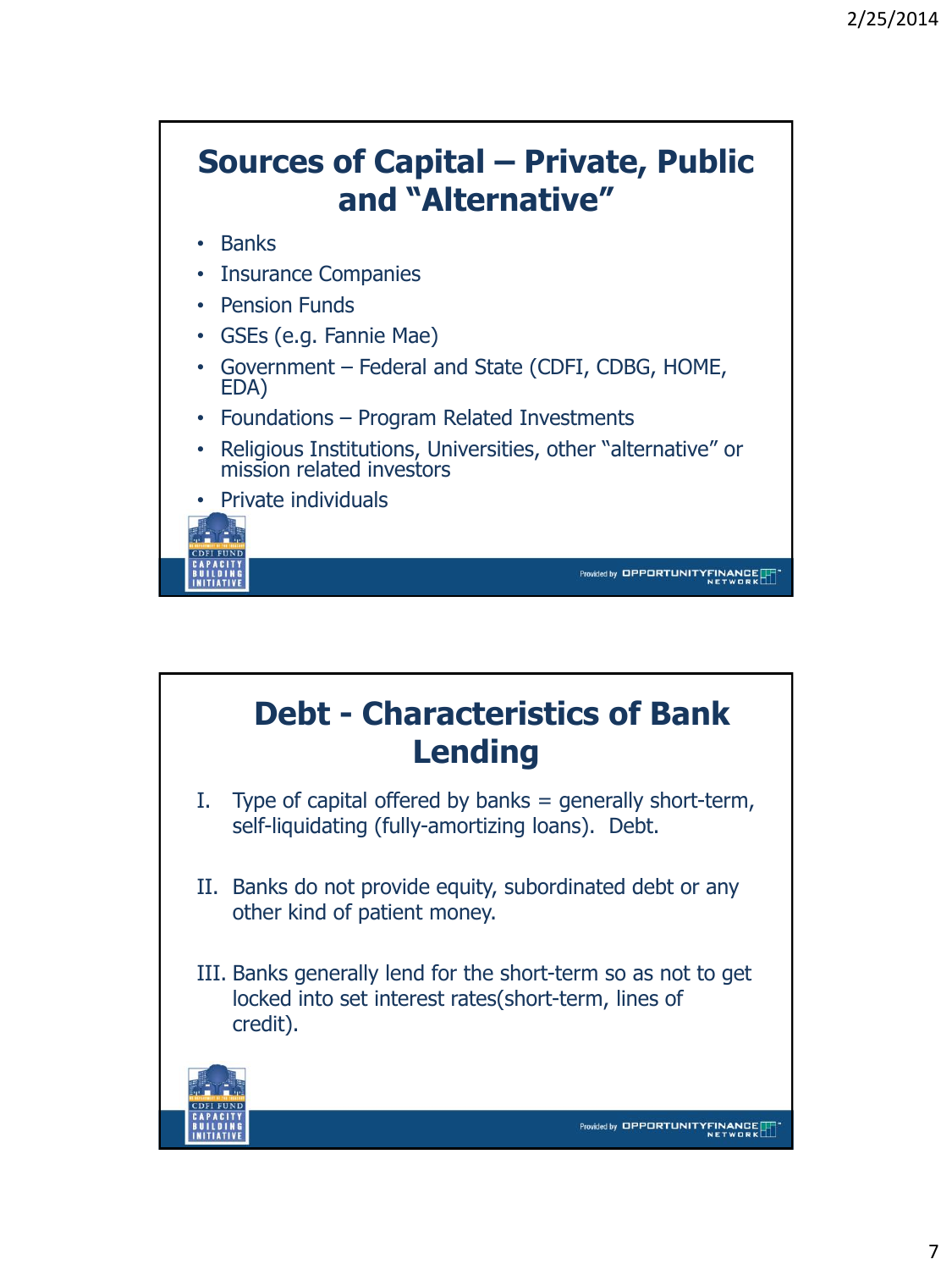

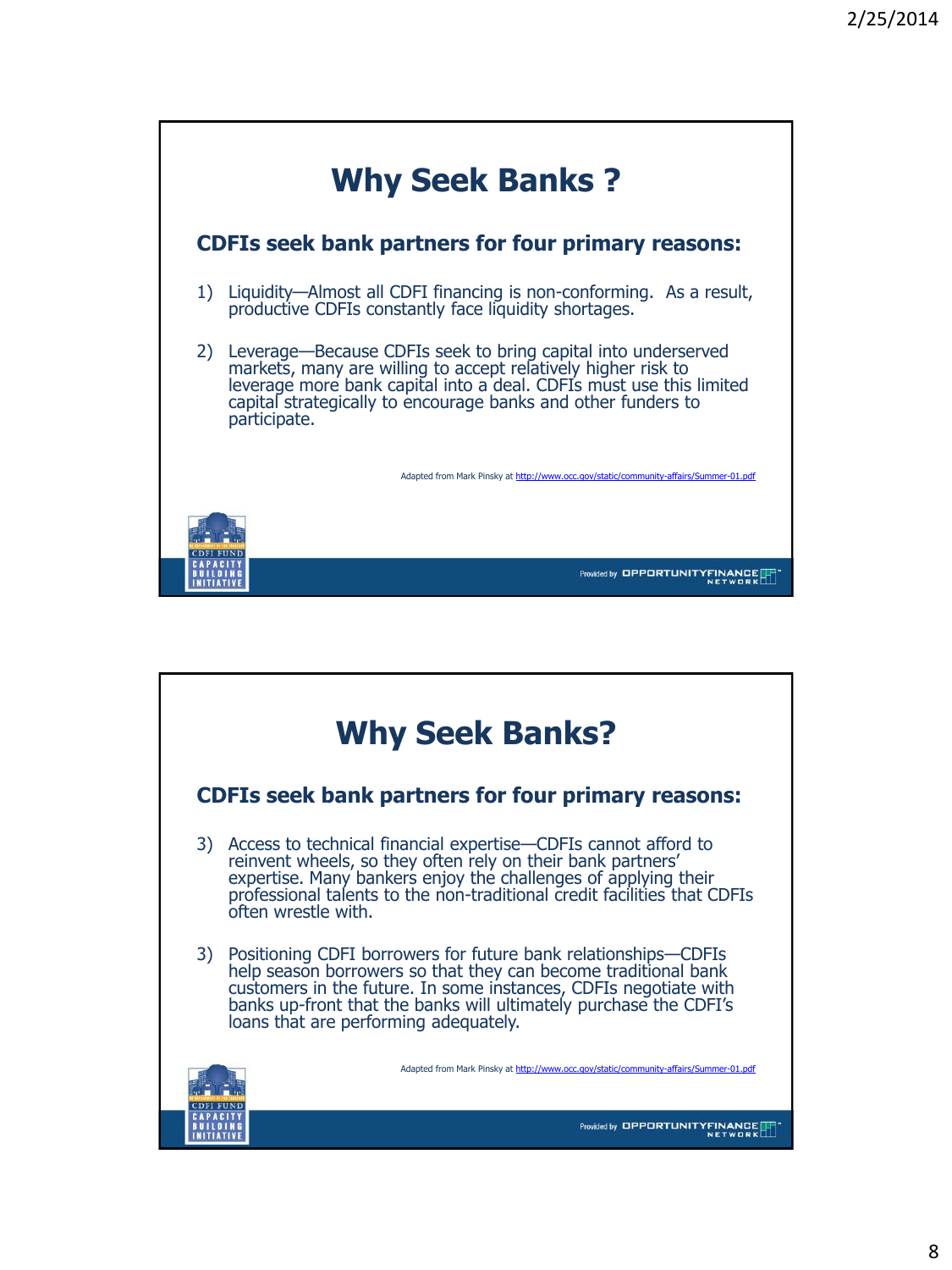

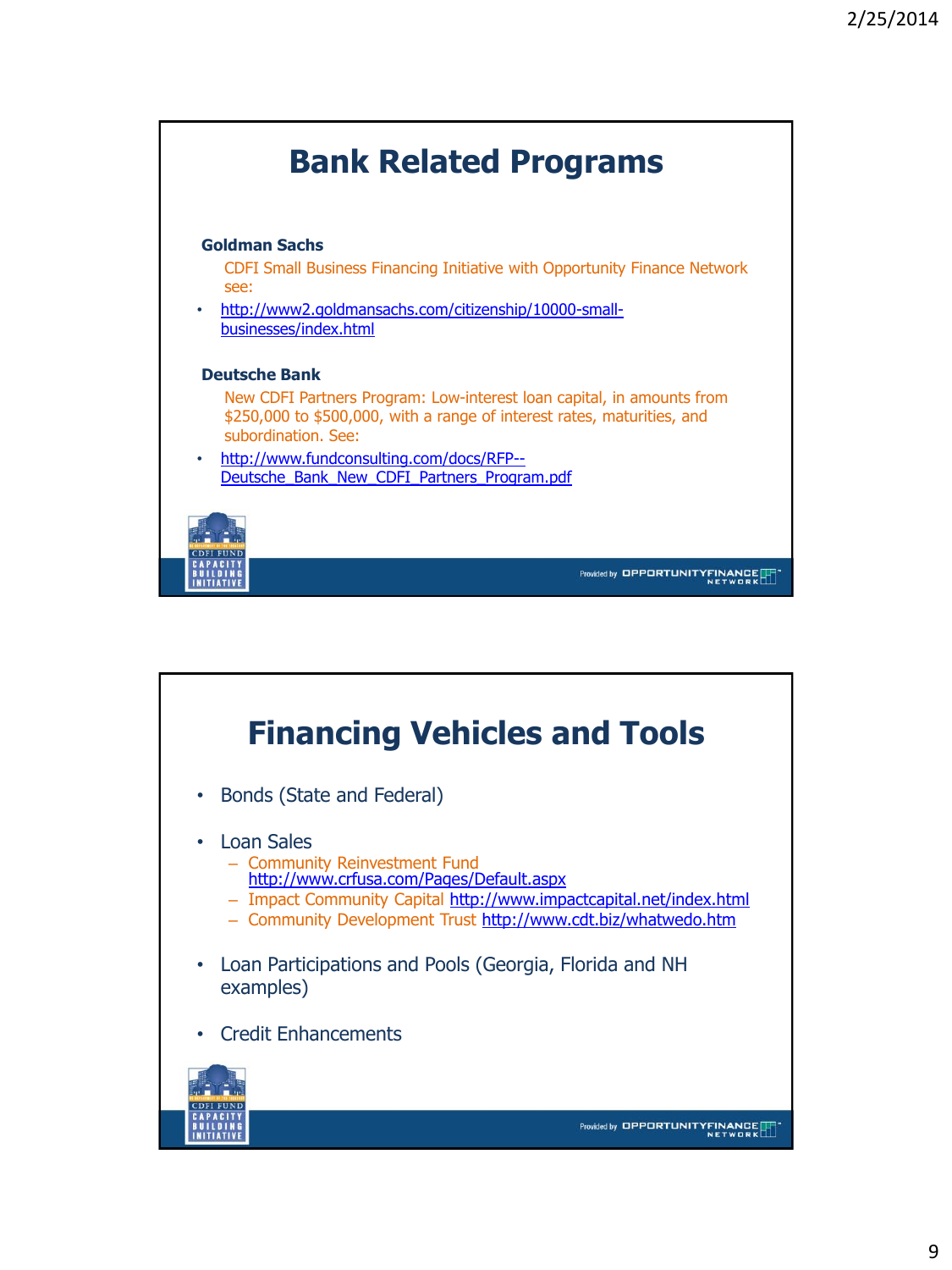

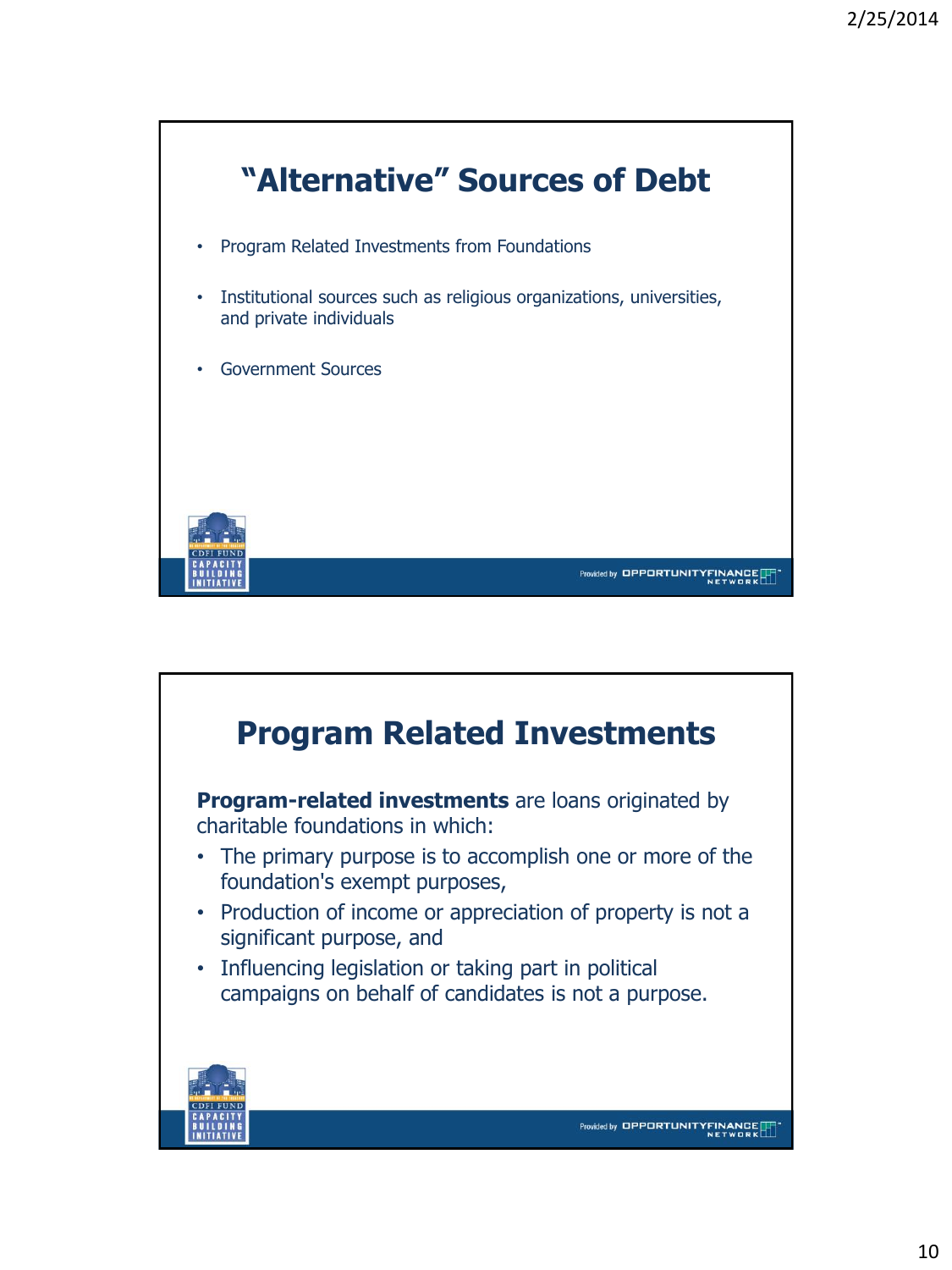

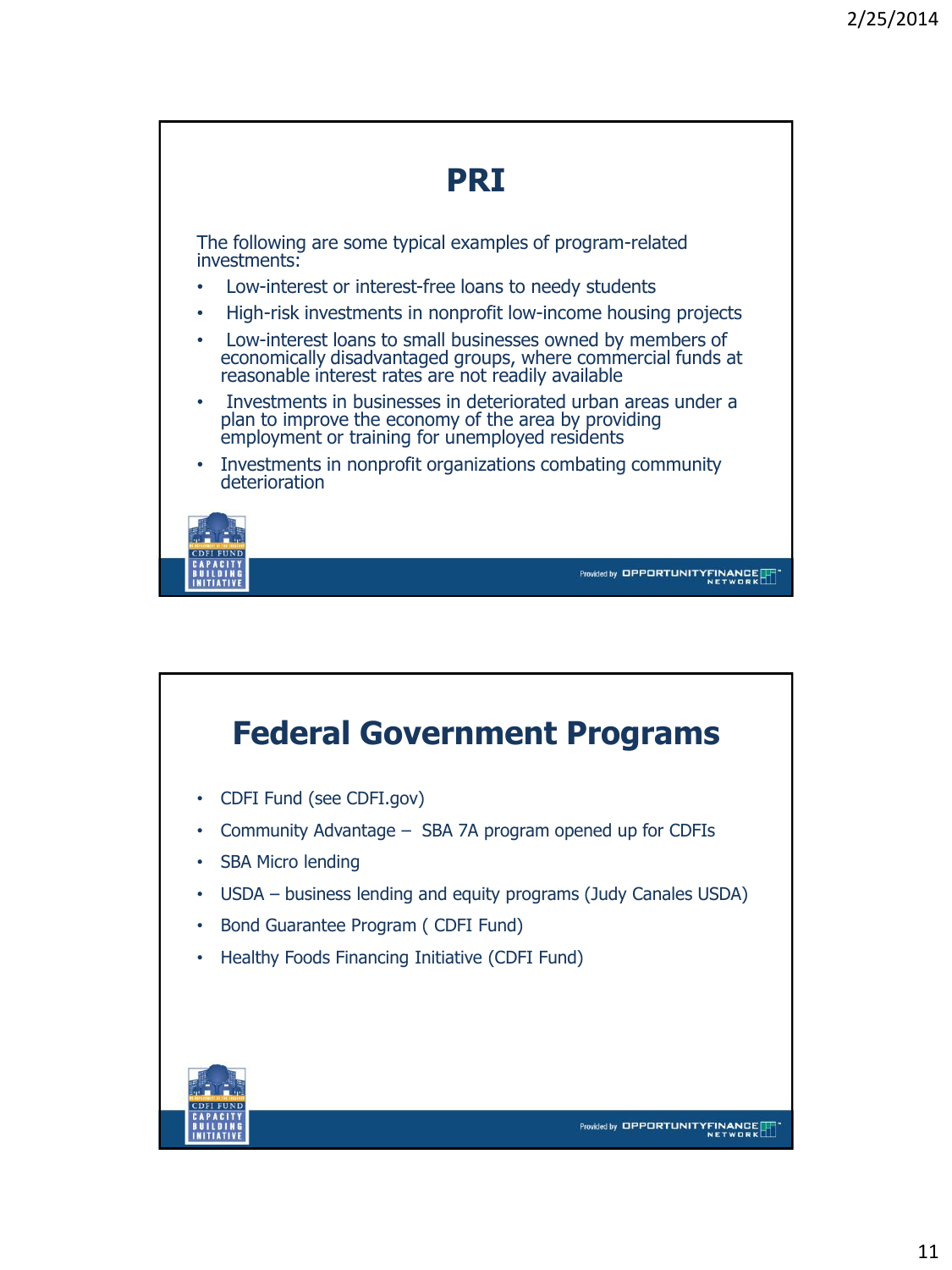

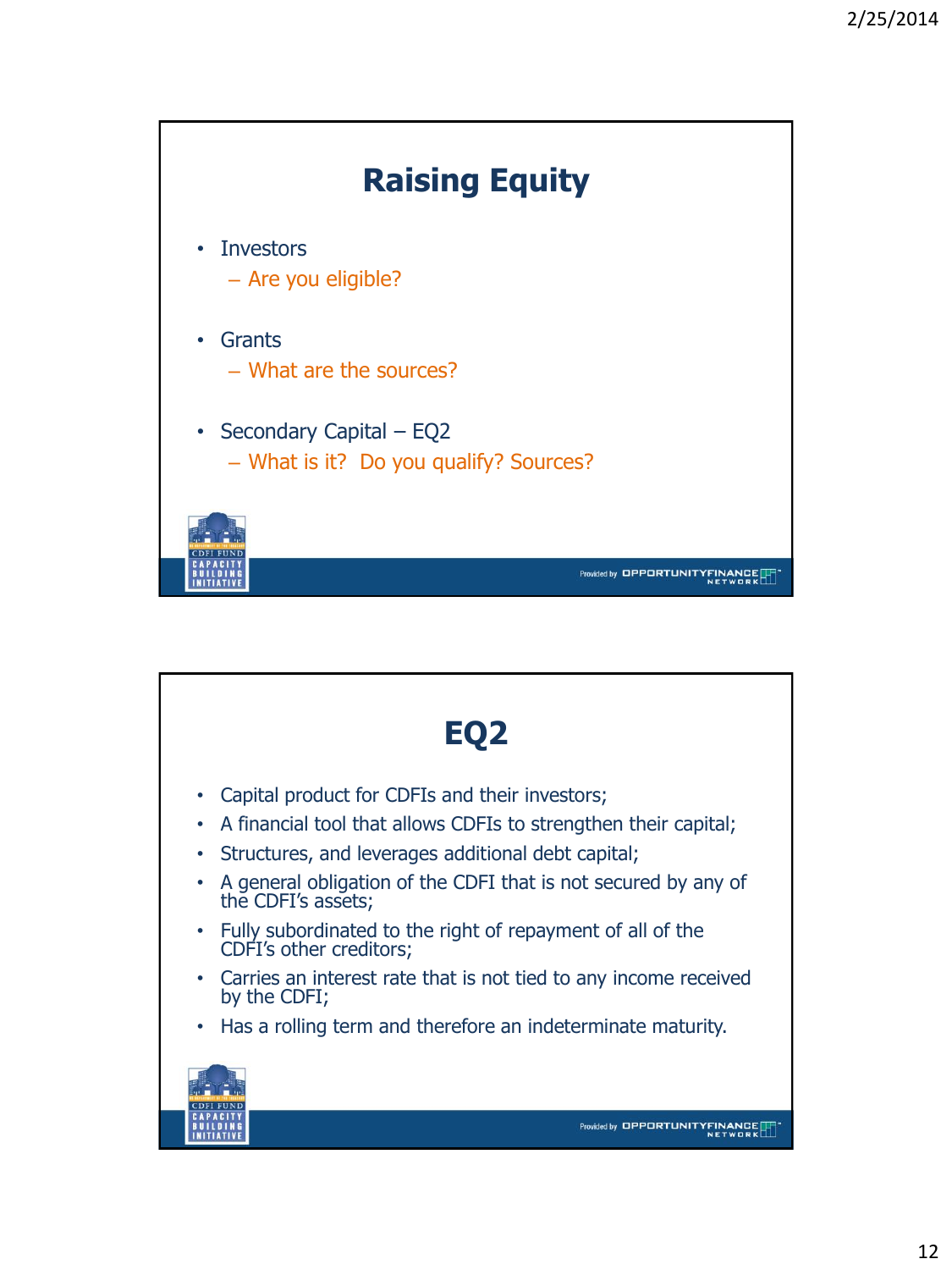

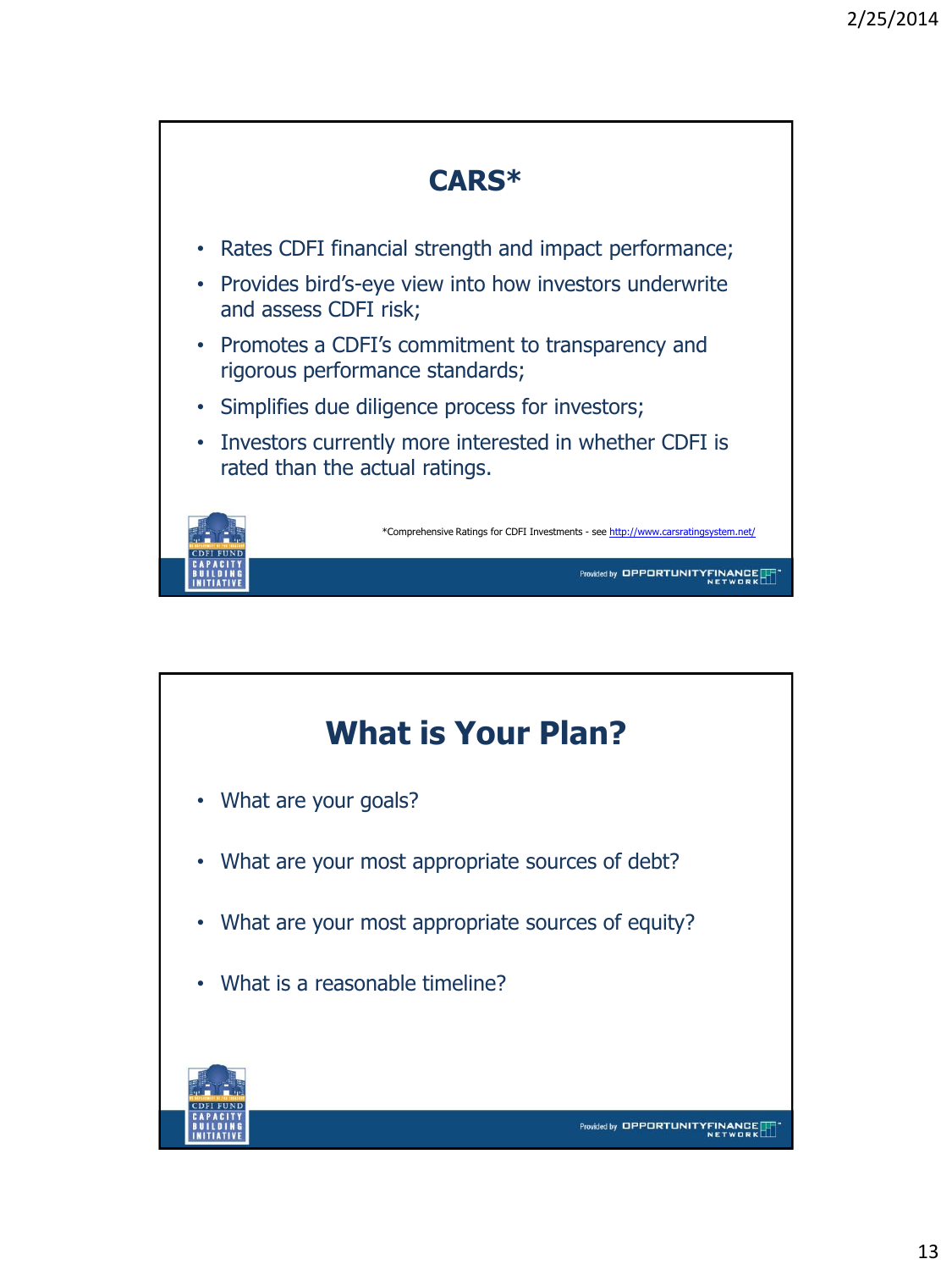| <b>Potential Sources</b>                        | Amount      | <b>Notes</b>                                                                                   |
|-------------------------------------------------|-------------|------------------------------------------------------------------------------------------------|
| Equity                                          | \$750,000   |                                                                                                |
| <b>CDFI</b> Fund                                |             | \$500,000 Are we certified? Application deadlines?                                             |
| CDBG                                            |             | \$100,000 Entitlement? Small Cities?                                                           |
| Local foundation (with PRI?)                    |             | \$100,000 Possible sources? Established relationships<br>with staff or board?                  |
| Private gifts/donations                         | \$50,000    | Any history with private donors? First steps?                                                  |
| <b>Debt</b>                                     | \$4,250,000 |                                                                                                |
| Long term (5 years or more)                     |             |                                                                                                |
| <b>Bank pool</b>                                |             | Any existing pools? Local history?                                                             |
| <b>Insurance Companies</b>                      |             | Any local companies?                                                                           |
| Private Individuals                             |             | Is this a good idea? Costs? Securities laws?<br>Interest among board members?                  |
| Program Related Investments                     |             | <b>Research local foundations</b>                                                              |
| Religious                                       |             | Start with board members                                                                       |
| Short term (less than 5 years)                  |             |                                                                                                |
| Need line of credit?                            |             | Do you have an existing line of credit? Is it<br>sufficient to meet possible short-term needs? |
| Religious institutions                          |             | Start with board members                                                                       |
| Universities or other<br>institutional lenders? |             |                                                                                                |
| Sell loans?                                     |             | How will this affect earnings?                                                                 |

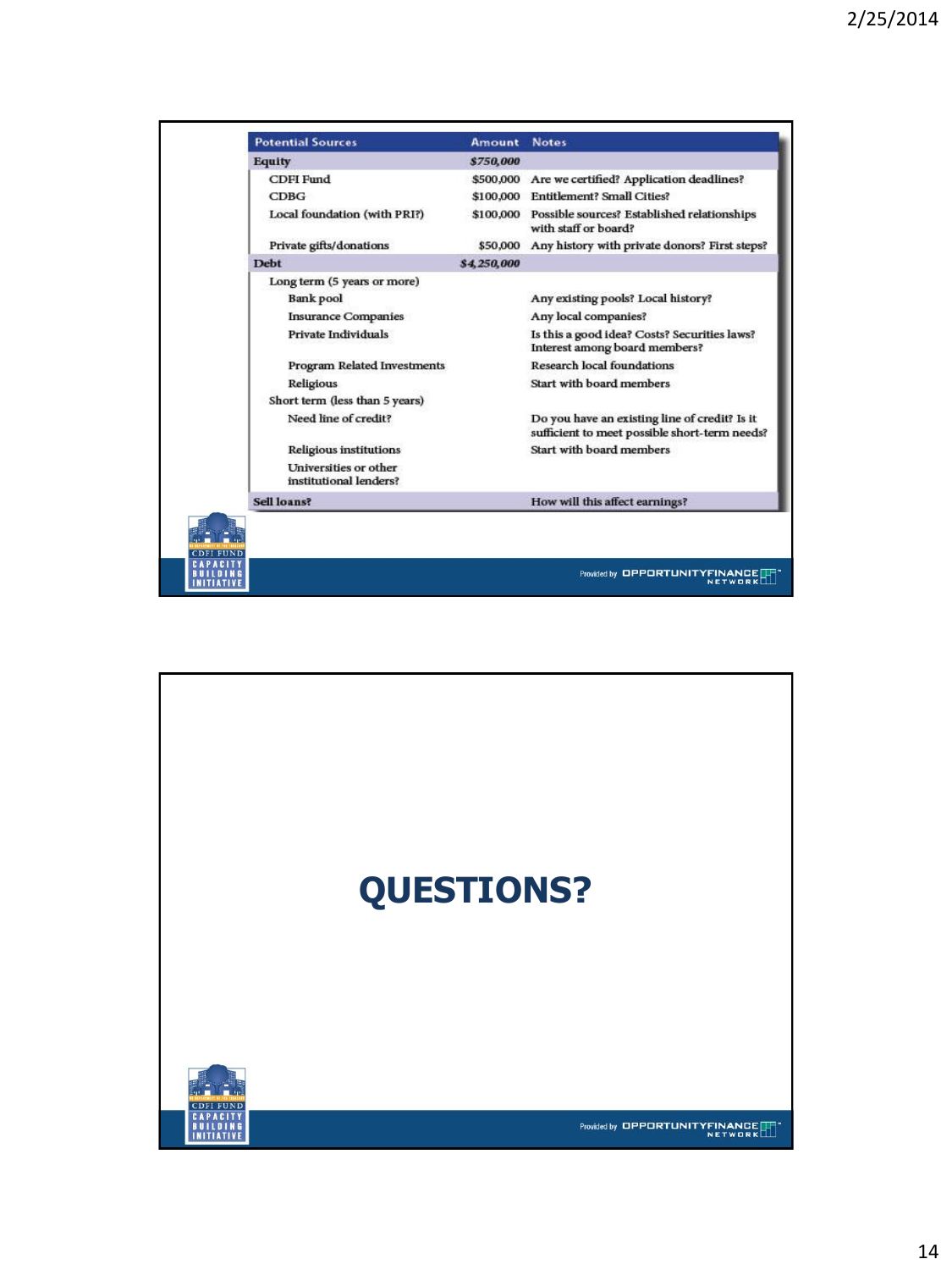